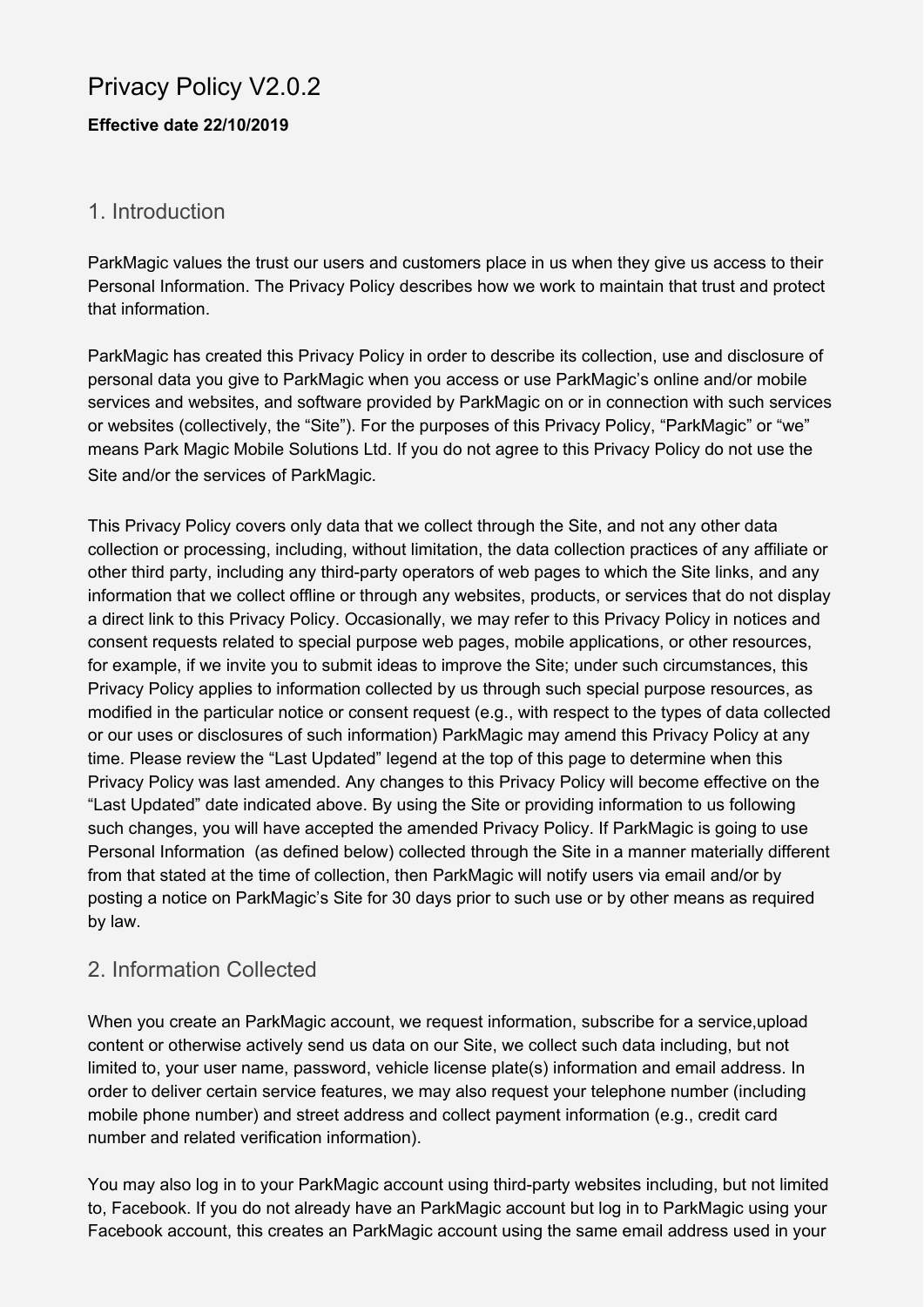Facebook account. Facebook may also ask for your permission to share certain details with ParkMagic, including but not limited to your name, profile picture, public profile information, and email address. If you agree to provide this information to ParkMagic, Facebook will authenticate you and redirect you to the Site. Please note, when you log in to ParkMagic using your Facebook account, Facebook will cookie you in order to authenticate you as a Facebook user. By accessing ParkMagic through your Facebook account, you understand that Facebook will share certain data detailed above in this paragraph with ParkMagic to permit you to access our Site in a secure manner. This information will be considered ParkMagic account information for purposes of your use of the Site. You have the ability to disable the connection between your Facebook account and your ParkMagic account at any time by accessing your privacy settings on your Facebook account. PLEASE NOTE THAT YOUR RELATIONSHIP WITH FACEBOOK OR ANY OTHER THIRD-PARTY WEBSITE IS GOVERNED SOLELY BY YOUR AGREEMENT WITH SUCH THIRD-PARTY WEBSITE(S).

In addition, as part of the standard operation of the Site, ParkMagic may automatically collect and analyze information from your computer or mobile device, including, but not limited to, your browser type, operating system, IP address and the domain name from which you accessed the Site, and if you are accessing our Site with your mobile device, the type of mobile device. In addition, we may automatically record and analyze actions taken on the Site including, but not limited to, date and times of use, clicks, page views, the amount of time you spend on each page, and search queries. ParkMagic may also collect information about web sites and web pages you visit through our mobile software or while using ParkMagic for Chrome, and this may include third-party sites and web pages. ParkMagic reserves the right to match your IP address (or any other information) with other information about you in any way permitted by applicable law. ParkMagic will store this information on its equipment or the equipment of third parties that ParkMagic has a relationship with for that purpose. If you create an ParkMagic account, information may be collected under your account email address.

### 3. Limitation of Use or Disclosure of Personal Data

When a User closes an account, the User will no longer have access to any of the data under that account name. If the User uses the same email address to set up a new account, this data will not become available to the User again. ParkMagic reserves the right to keep any materials in a closed account as necessary to preserve and protect its rights as allowed by law (for example, to preserve records of a dispute) or to comply with its obligations under local law . A closed account does not mean that all of the data is expunged from the ParkMagic systems, although it will not be readily available under the User's original account name.

### 4. Uses and Disclosures of Information

We may use any information collected pursuant to this Privacy Policy, including information that identifies you as a specific individual ("Personal Information"), for the purposes set forth in this Paragraph 4 and Paragraphs 5, 6, and 10 below. ParkMagic uses such information to provide our services and features to you

ParkMagic may share such information as solely defined in paragraph 6 below with third parties (including operators of third-party websites and/or social networking sites) in order to show you targeted advertisements and other content that has been customized for you.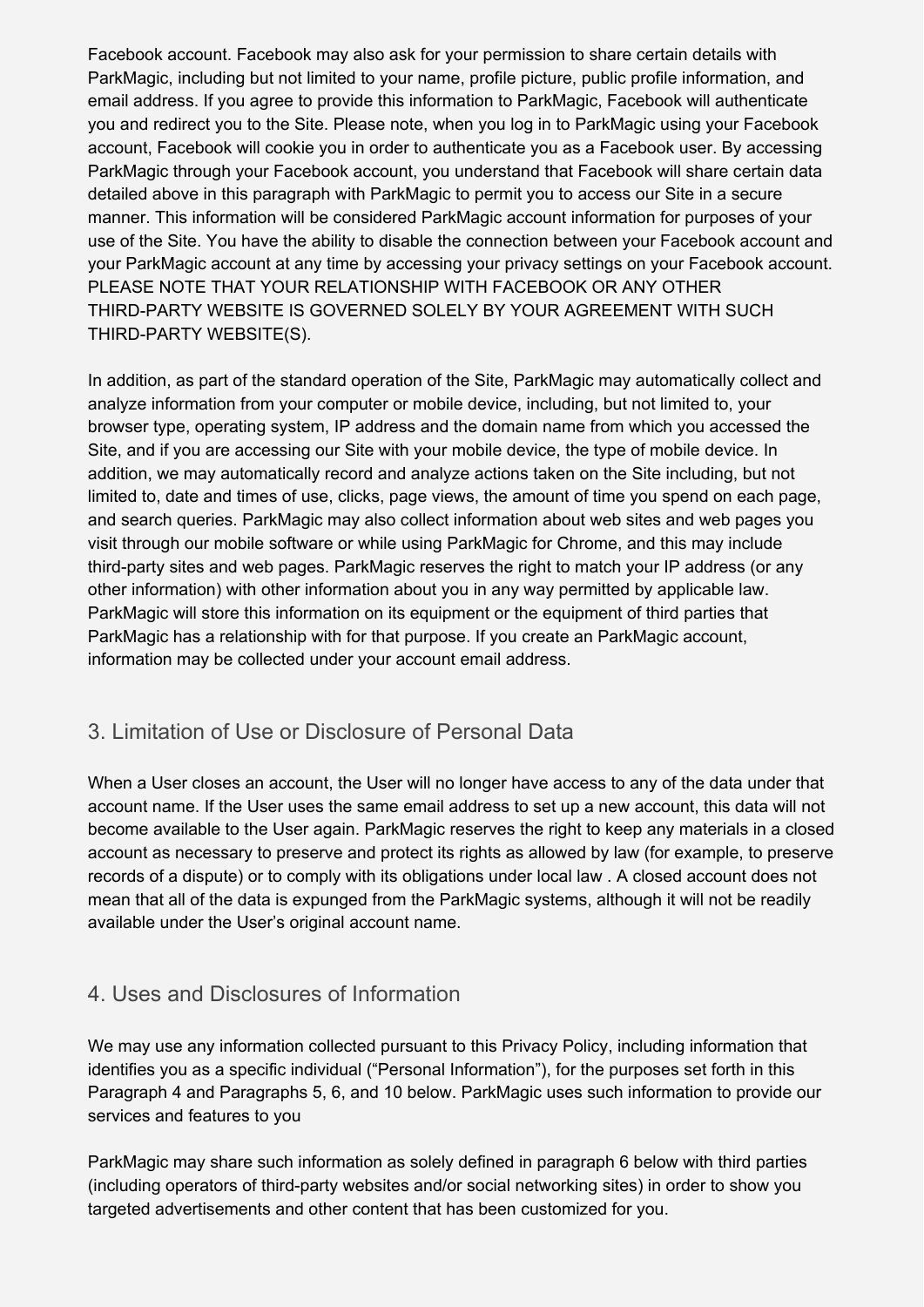ParkMagic may also use information collected pursuant to this Privacy Policy to prevent potentially illegal activities and activities that are detrimental to you or others. ParkMagic may investigate and disclose information from or about you or your use of ParkMagic if we have a good faith belief that such investigation or disclosure (a) is reasonably necessary to comply with legal process (including subpoenas, search warrants, court orders) and law enforcement instructions and orders; (b) is helpful to prevent, investigate, or identify possible wrongdoing in connection with the use of the Site; or (c) may protect our rights, reputation, property, safety, or that of the public.

## 5. Transfer of Data to Third Parties

We may use other companies to perform services in connection with our operations, and to improve the Site and our other products and services. These third parties may include (but are not limited to) service providers and vendors.

In the course of providing these services, those companies may have access to Personal Information, and such Personal Information may be transferred to other countries. Those companies are contractually required to treat such Personal Information in accordance with this Privacy Policy.

Please be aware that we may use third-party cloud service providers that provide hosting, data storage and other services pursuant to their standard terms and conditions that may be nonnegotiable; these service providers have informed us or the general public that they apply security measures they consider adequate for the protection of information within their system, or they have a general reputation for applying such measures. However, we will not be liable (to the fullest extent permitted by law) for any damages that may result from the misuse of any information, including Personal Information, by these companies. Please see paragraph 11 for liabilities related to the transfer of Personal Data for EU and Swiss Residents.

You may also use certain third-party sites or services that you link to from ParkMagic's Site. In such cases, all information you provide to a third party is provided to that third party and not to ParkMagic, and is subject to the third party's privacy policy and terms of service.

If you provide credit, debit or other payment card and related details to us in order to make a payment, ParkMagic will use such information only for the purpose of processing the payment.

### 6. Additional Uses and Disclosures of Non-Personal Information

In addition to the other uses and disclosures of information set forth in this Privacy Policy, and notwithstanding anything in this Privacy Policy to the contrary, we may use and disclosure, for any purpose, any information that does not identify you as a specific individual ("Non-Personal Information"), except where we are required to do otherwise under applicable law. Such Non-Personal Information may include, for example and without limitation: MAC addresses and other device identifiers; pixel tags and similar technologies; physical location information; Non-Personal Information may also include Personal Information that has been aggregated or deidentified. If we are required to treat Non-Personal Information as Personal Information under applicable law, then we may use and disclose it for all the purposes for which we use and disclose Personal Information.

#### 7. Security

ParkMagic seeks to use reasonable security measures to help protect against the loss, misuse and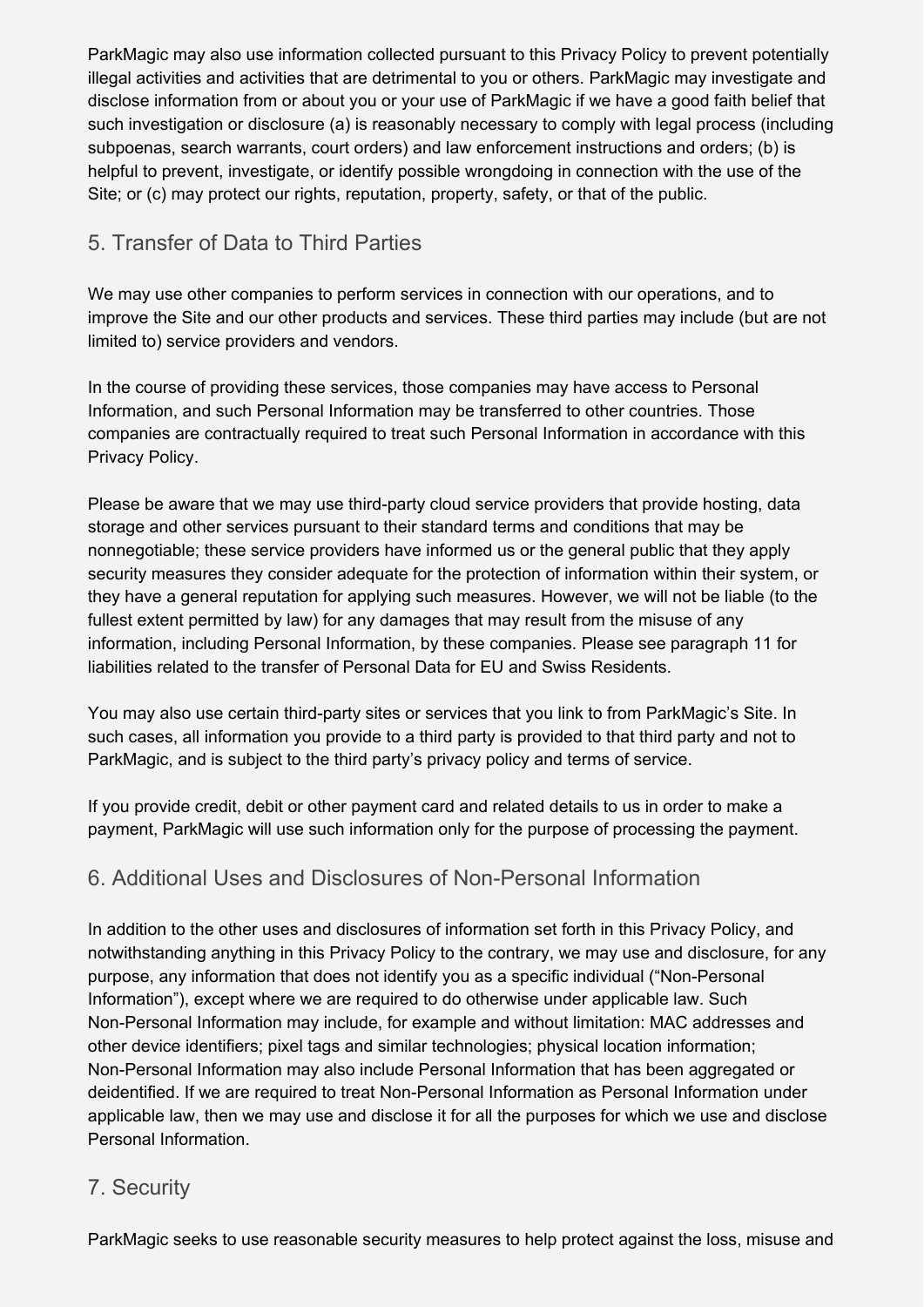alteration of the Personal Information under ParkMagic's control. No method of transmission over the Internet, or method of electronic storage, is 100% secure, however. In addition, please note that emails, messages sent via your web browser, and other similar means of communication are not encrypted. Therefore, while we strive to protect your information, we cannot guarantee its security. Please also be aware that we may use third-party cloud service providers that provide hosting, data storage and other services pursuant to standard terms and conditions that may be nonnegotiable; these service providers have informed us or the general public that they apply security measures they consider adequate for the protection of information within their system, or they have a general reputation for applying such measures. However, we will not be liable (to the fullest extent permitted by law) for any damages that may result from the misuse of any information, including Personal Information, by these companies. Please see paragraph 11 for liabilities pertaining to the transfer of personal data for EU and Swiss Residents.

#### 8. Cookies

"Cookies" are small pieces of information that are stored by your browser on your computer's hard drive. Please see our cookie policy for further information regarding ParkMagic's use of Cookies.

#### 9. Links to Third-Party Sites

The Site may make available links to other websites. When you click on such links, you may leave our Site. WE ARE NOT RESPONSIBLE FOR THE INFORMATION COLLECTION, USE, DISCLOSURE OR OTHER PRIVACY PRACTICES OF ANY THIRD PARTY, INCLUDING OUR AFFILIATES, THIRD-PARTY SERVICE PROVIDERS, ANY THIRD-PARTY SOCIAL MEDIA PLATFORM, AND ANY THIRD PARTY OPERATING ANY WEBSITE TO WHICH THE SITE CONTAINS A LINK. YOU MAY HAVE RIGHTS DIRECTLY ENFORCEABLE AGAINST THESE THIRD PARTIES SO YOU SHOULD CONSIDER THEIR PRIVACY POLICIES TO LEARN MORE.

#### 10. Acquisitions and Other Reorganizations

Information collected pursuant to this Privacy Policy, including Personal Information, may be disclosed to one or more third parties in connection with any change of ownership or control in ParkMagic's business (whether by merger, sale, or otherwise), or any other reorganization or joint venture, or assignment, transfer or other disposition of all or any portion of our business, assets or stock (including in connection with any bankruptcy or similar proceeding), and any such information may be used by such third party in accordance with this Privacy Policy. Equally, information collected pursuant to this Privacy Policy, including Personal Information, may be disclosed to one or more third parties in connection with any acquisition or merger carried out by ParkMagic of such third parties.

### 11. Personal Data of EU and Swiss Residents

The following section pertains to users who are located in the European Union and Switzerland. Residents of the European Economic Area and Switzerland have a right of access to their data. Users are able to access and update their data through the ParkMagic's site. If you wish ParkMagic to access and edit such data on your behalf, please send an email from the email address registered in your Account and the same will be provided to you. There may be a charge for such a request (which will not be higher than any applicable law permits). European Economic Area and Switzerland residents also have a right, if their personal data is inaccurate, of rectification, erasure or blocking of such inaccurate personal data. You may edit your data free of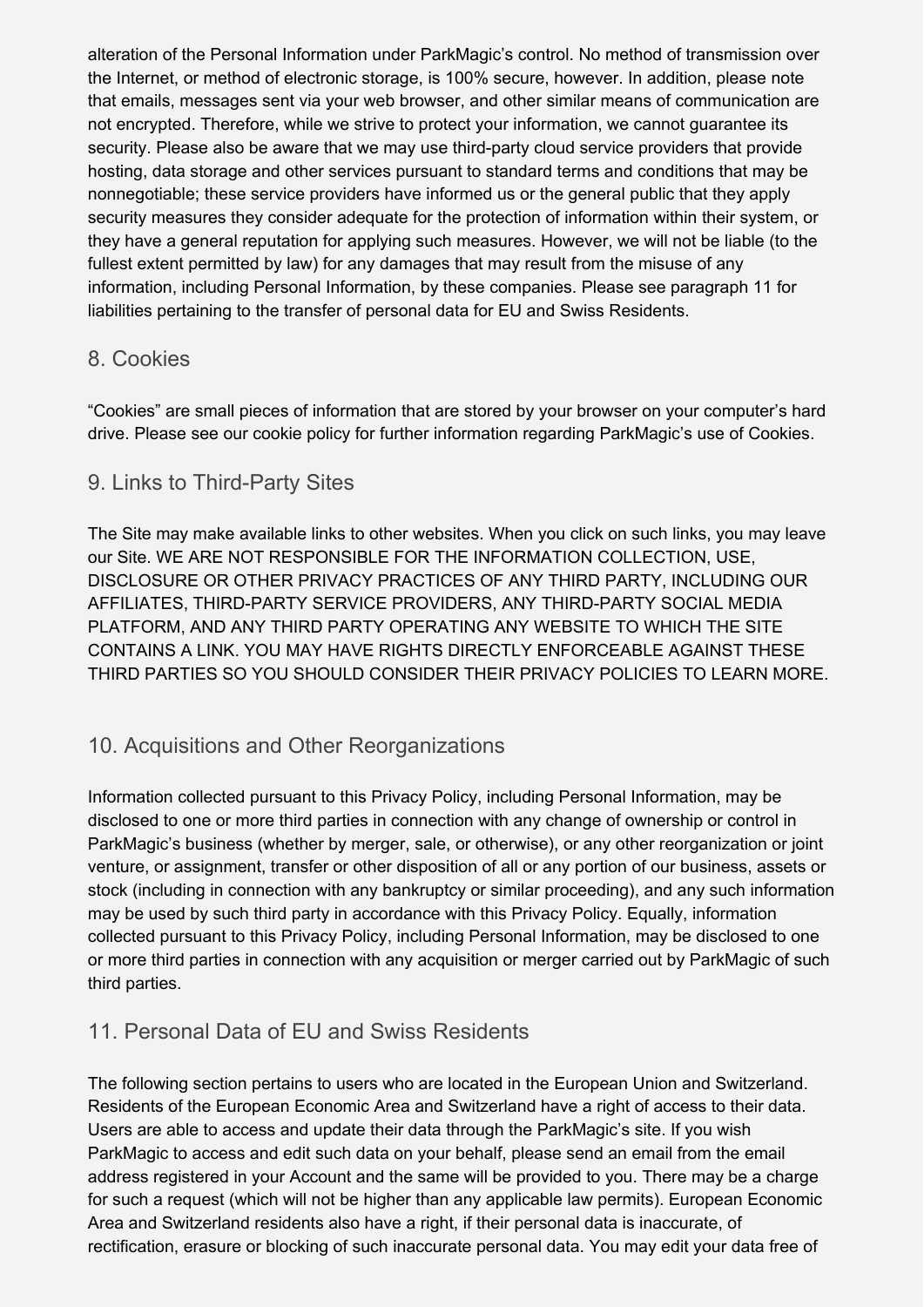charge (if there is an inaccuracy or otherwise), by following the procedures set forth on the Site. If your personal data is inaccurate, you may alternatively request ParkMagic to rectify, erase or block the data by sending an email from the email address registered with the exact nature of the requested action.

## 12. Do Not Track Requests

We do not respond to the browser "Do Not Track" (DNT) signal if enabled by the user in their web browser. When we set or read cookies on non-ParkMagic sites that have integrated with our own, we do so, for example, to provide a personalized experience to users on those sites. We do not share any information about your use of ParkMagic with those third parties. When third parties that we have integrated into ParkMagic sites (as described in the ParkMagic Cookie Policy) set or read their own third-party cookies, they may or may not respond to the DNT signal.

## 13. Opting Out

By default you are excluded from any marketing campaigns/mailings we may perform. If you have opted in to such messages at any time and subsequently wish to opt out you may opt out of receiving such marketing related messages by altering the relevant setting in your online profile of by sending an email to [support@parkmagic.net](mailto:support@parkmagic.net). Please note that we may still send other messages to you, such as administrative messages.

#### 14. Dispute Resolution

ParkMagic commits to resolve complaints about your privacy and our collection or use of your personal information. European Union individuals with inquiries or complaints regarding this privacy policy should first contact ParkMagic at: ParkMagic DPO ,ParkMagic, 13 Riverfront, Howleys Quay, Limerick Ireland, or by emailing [DPO@ParkMagic.ie](mailto:DPO@ParkMagic.ie)

#### 15. General Inquiries and Complaints

You may contact ParkMagic, ParkMagic at: ParkMagic DPO ,ParkMagic, 13 Riverfront, Howleys Quay, Limerick Ireland, or by emailing [DPO@ParkMagic.ie](mailto:DPO@ParkMagic.ie)

### 16. Non-E.U. Users

The Website is hosted in the European Union. If you are accessing the Website from a jurisdiction with privacy laws or regulations that differ from European Union laws, please be advised that through your continued use of the Website, you are transferring your any personal information you supply to the European Union and you consent to that transfer.

The use of the ParkMagic website(s) and/or ParkMagic software and any ParkMagic services and products (collectively, the "Website") provided by Park Magic Mobile Solutions Ltd. ("ParkMagic") are subject to the provisions of this Privacy Policy, including any amendments or updates hereto. If you do not agree to this Privacy Policy, please do not use the Website and/or services of ParkMagic.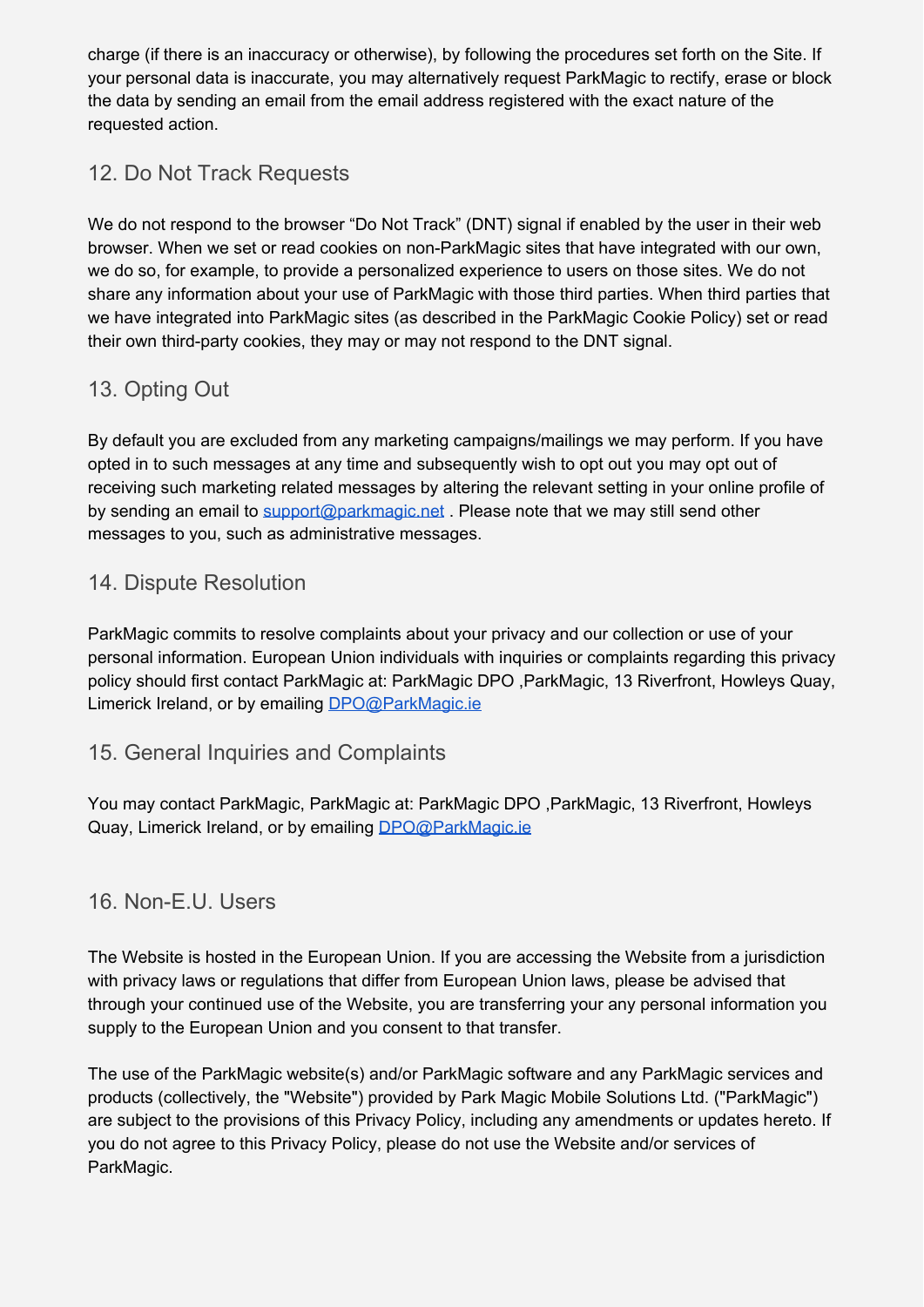## General

ParkMagic takes your privacy seriously. We gather certain types of information about our users and we want to help you understand the terms related to the collection and use of the information which we collect. This Privacy Policy discloses the types of information we gather, how we use it, and what choices you have regarding the collection of such information.

BY USING, ACCESSING OR DOWNLOADING THE WEBSITE), YOU AGREE TO THE COLLECTION AND USE OF YOUR PERSONAL INFORMATION (AS HEREUNDER DESCRIBED), ALL IN ACCORDANCE WITH THE TERMS AND CONDITIONS SET HEREUNDER. ParkMagic reserves the right to amend this Privacy Policy at any time and without notice, and it is your responsibility to review this Privacy Policy for any changes. Your use of the Website following any amendment of this Privacy Policy will signify your assent to and acceptance of its revised terms.

Collection of Information Personal Information. Use of certain features of the Website may require submission of certain personal information, including your first and last name, email address and contact phone number.

Non personally identifiable Information. ParkMagic may also collect or receive additional non-personally identifiable usage information specifically related to the use of a particular feature or offering on the Website, and responses to the offerings and advertisements presented on the **Website** 

ParkMagic may also collect or receive (in some cases as part of the internet communication protocol) certain non-personally identifiable technical information, when the Website and pages are visited.

# How is the information being used?

The information is used to operate and improve the features, offerings and content presented to you by ParkMagic, to personalize the content provided to you; to fulfil your requests for products, programs, and services; to communicate with you and respond to your inquiries; to conduct research about your use of the Website; and to help offer you other products, programs, or services that may be of interest.

No personally identifiable information of yours will be shared with any third parties unless you have consented to the sharing of this information.

Notwithstanding the foregoing, your information may be accessed and disclosed if and as required by legal procedures, as determined by ParkMagic in good faith. Furthermore, ParkMagic may transfer personally identifiable information in the event of a transfer of ownership of ParkMagic or any of its websites or products, in which case the information could become subject to a different privacy policy.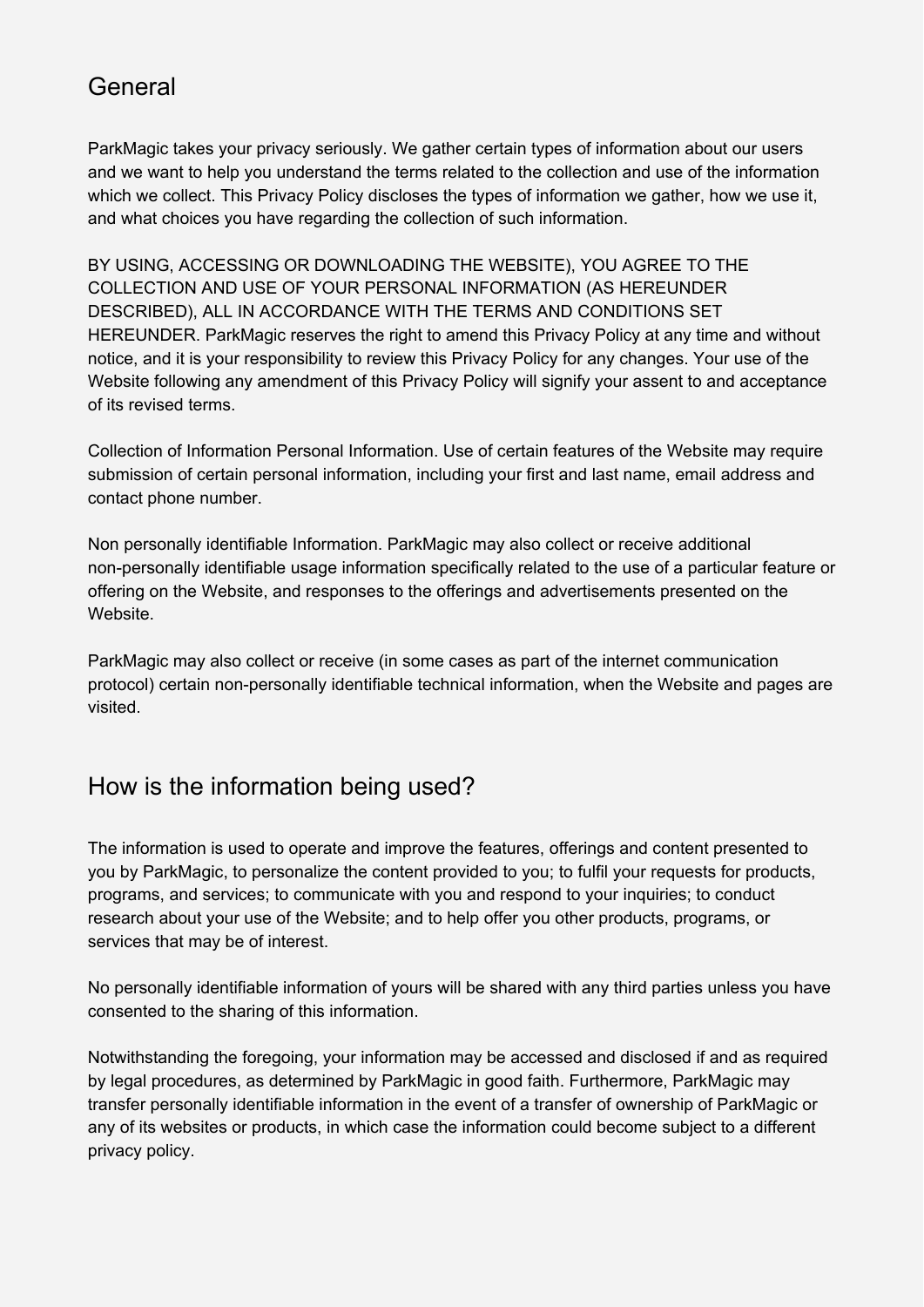# **Cookies**

ParkMagic may use cookies or similar technologies to enhance and personalize your experience of the Website, to remember your preferences and registration information, to present and help measure and research the effectiveness of the various offerings, and to customise the content provided to you.

ParkMagic does not require that you accept cookies, and you may disable cookies at any time. However, some functionality of our Website may be impaired if you decline to accept cookies.

## **Security**

ParkMagic has implemented security policies, rules and technical measures to protect and safeguard the personally identifiable information under our control from unauthorized access, improper use or disclosure, unauthorized modification, unlawful destruction or accidental loss. All our personnel that have access to, and are associated with the processing of your personally identifiable information, are obligated to respect the confidentiality of the information.

# Modification and Deletion of Personally Identifiable Information

**Deletion (Opt-Out).** In order to delete the personally identifiable information you submitted, notify us at support@parkmagic.net that you wish to delete your personally identifiable information or any part thereof contained at our databases.

**Modification.** If you wish to modify or update your personally identifiable information contact us at support@parkmagic.net. Please note that deletion of your personally identifiable information from ParkMagics database will not prevent ParkMagic from using gathered anonymous information.

**Third Parties' Practices.** This Privacy Policy does not cover the information practices exercised by other providers of products or services, advertisers or other web sites, or companies/people that ParkMagic does not own or control, or does not employ or manage.

**Disclosure.** ParkMagic will not discuss the content of any Users account with any third party without the explicit written consent of the User

## Non-E.U. Users

The Website is hosted in the European Union. If you are accessing the Website from a jurisdiction with privacy laws or regulations that differ from European Union laws, please be advised that through your continued use of the Website, you are transferring your any personal information you supply to the European Union and you consent to that transfer.

#### Change History

V1.1 Updated with EU Cookie Policy

V1.2. Typo correction, reformatting. Added Disclosure section.